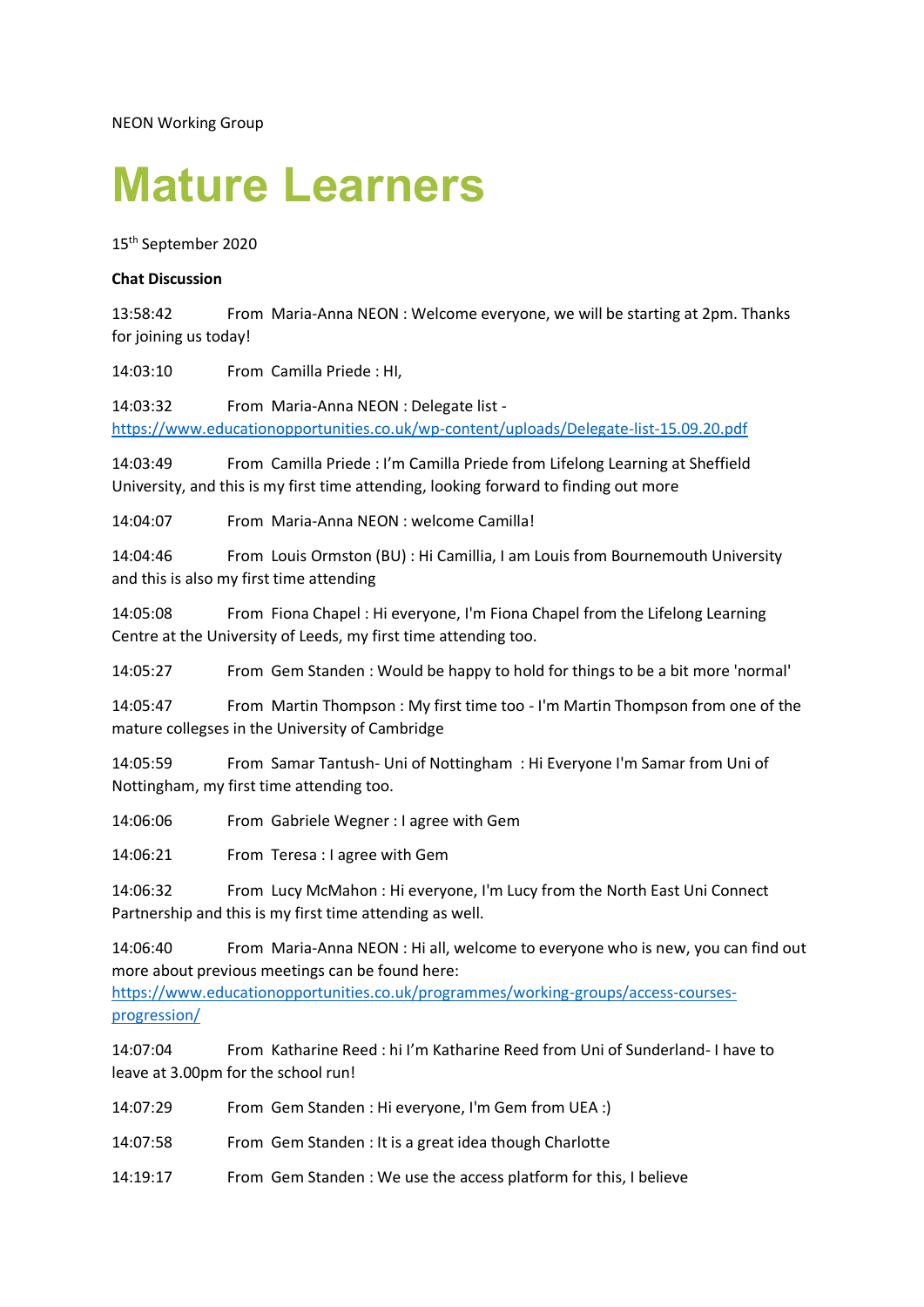14:22:37 From Martin Thompson : lots more things going on in terms of virtual tours and virtual open days - anyone done anything like that to target mature learners?

14:23:19 From Camilla Priede : we've had a few virtual advice sessions with me (admissions tutor), our welfare manager and some ambassadors

14:23:30 From Gem Standen : We've been hosting online chats as part of the virtual open days where we have a section for mature students, mostly to answer their specific questions and flag them to any programmes relevant to them

14:23:33 From Gabriele Wegner : We are thinking of doing a life chat via UniBudy? not sure of exact technology yet

14:25:38 From Gem Standen : We have a new student app called Ryze, which we have hosted microsessions in the form of talks and online discussions through Facebook

14:26:27 From Gem Standen : Also linking up SU virtual welcome events for mature students and commuters so they can start networking and finding feet

14:27:18 From Camilla Priede : we have found that mentimeter (particularly the word cloud feature) is a nice ice breaker for extended induction

14:31:48 From Teresa : what was that you use Fiona?

14:33:30 From Fiona Chapel : It's an app the university's developed - sorry I've forgotten what it's called -I'll have to check . it's a bit like WhatsApp. I can email you if you like.

14:33:45 From Teresa : Thank you

14:34:35 From Teresa : Camilla are you doing all of those small group sessions online?

14:35:29 From Maria-Anna NEON : LinkedIn group: <https://www.linkedin.com/groups/8921312/>

14:37:27 From ALICE DAVIES : is there a way to access without joining linked in?

14:37:42 From Gem Standen : thats what we are looking at too

14:37:51 From Gem Standen : time taken/method of travel

14:38:18 From Gem Standen : Thank you

14:38:51 From Camilla Priede : we had some students do a GIS masters project a few years ago about travel time and student success. I'm happy to share that if it would be useful (and I can find it)

14:38:52 From Gabriele Wegner : I don't have a linkedin profile so sharing via other channels would be great

14:38:58 From Maria-Anna NEON : I'm afraid you do need to be member

14:39:36 From Gem Standen : Amazing - thank you

14:46:04 From Teresa : ours did Bingo and battleships at Kick Start!

15:00:38 From Camilla Priede : one very simple thing we did was do some postcode mapping (there is free software) to see where our applicants came from. we discovered out of 400 one year